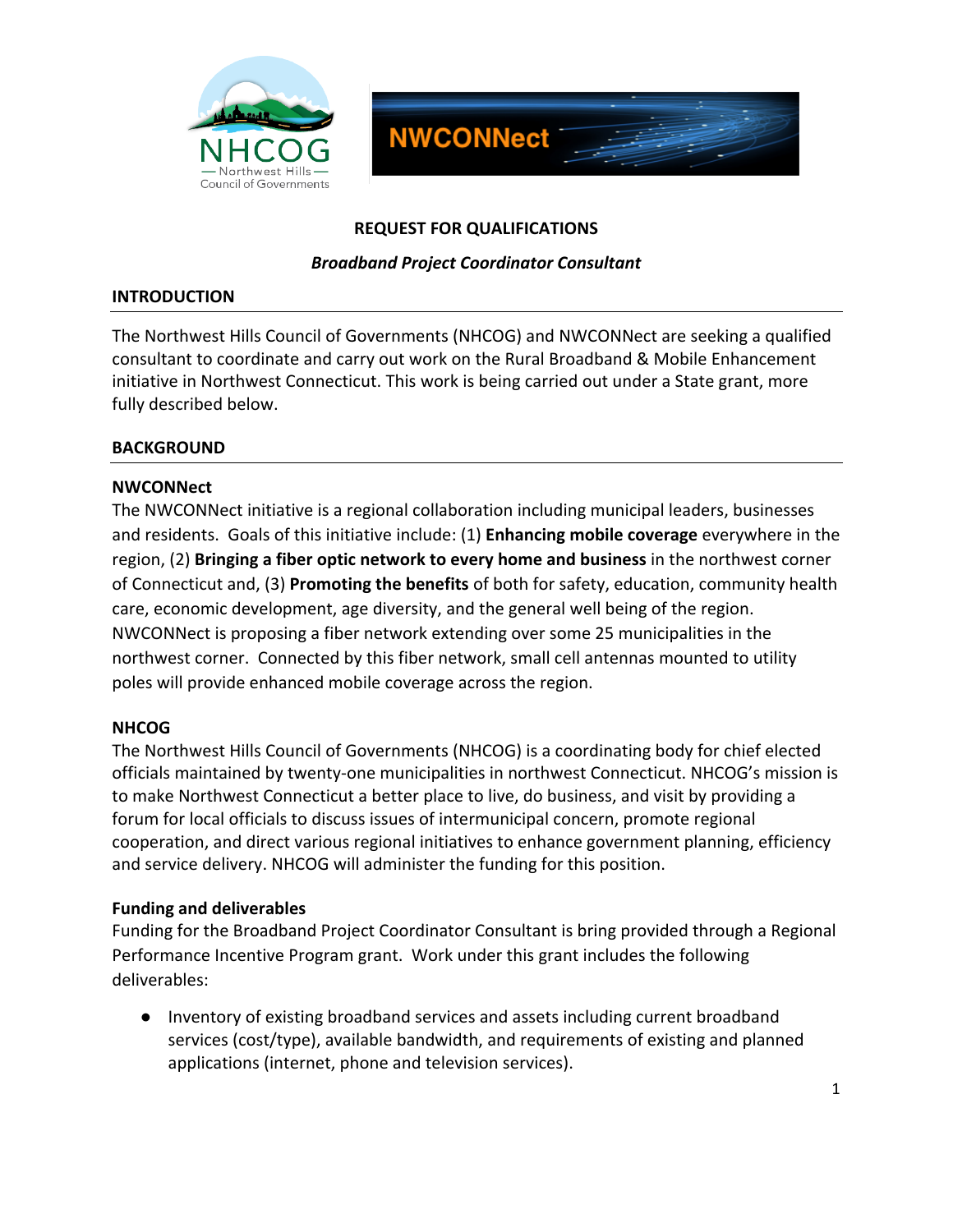- Stakeholder engagement- implementing a comprehensive outreach strategy to make town leaders and residents aware of the rural broadband initiative and its potential impacts on their town.
- Proposed technologies to increase cell phone coverage areas utilizing the proposed fiber optic broadband infrastructure- including costs for deployment, operation, and maintenance of this technology.
- Proposed business model for broadband deployment and mobile (cell phone) enhancement in NWCT- this will detail which business model(s) could work for the 25 CT municipalities included in the study area.

# **TASKS'AND'COMPENSATION**

The consultant will carry out the following tasks:

# 1. Coordination of commissioned studies of NWCONNect communities for extant *telecommunications(capabilities(and(services.*

1.1 One study will inventory existing broadband assets in the region relative to infrastructure and use of CATV services, telephone services, and DSL services.

1.2 A second study will assess the gaps in access to mobile telephone networks in the region with a view towards a program to enhance service through supplementary small cell antennas which will use the fiber optic network of the region.

1.3 A third study, conducted in-house, will seek prospective vendors for the fiber network and mobile enhancement.

# 2. Coordination of various community outreach programs designed to inform and promote a *fiber optic network with mobile network enhancements in the northwest corner of Connecticut.(*

2.1 The coordinator will build a profile of each community relative to elected officials, appointed public officials, and key stakeholders.

2.2 The coordinator will establish contact with each of these individuals and arrange for various presentations and materials to reach them, the presentations to be made at first by members of the NWCONNect board, the materials to be created by the Board, but presentations and conversations to be conducted by the coordinator as well over time.

2.3 The coordinator will organize and manage a region-wide conference for the list created in 2.1 above to be conducted in the fall of 2017.

It is anticipated that the consultant would work approximately 35 hours/week during a 16month contract period. Funding budgeted for this work over the contract period totals \$134,400. The consultant will be an independent contractor and as such will not receive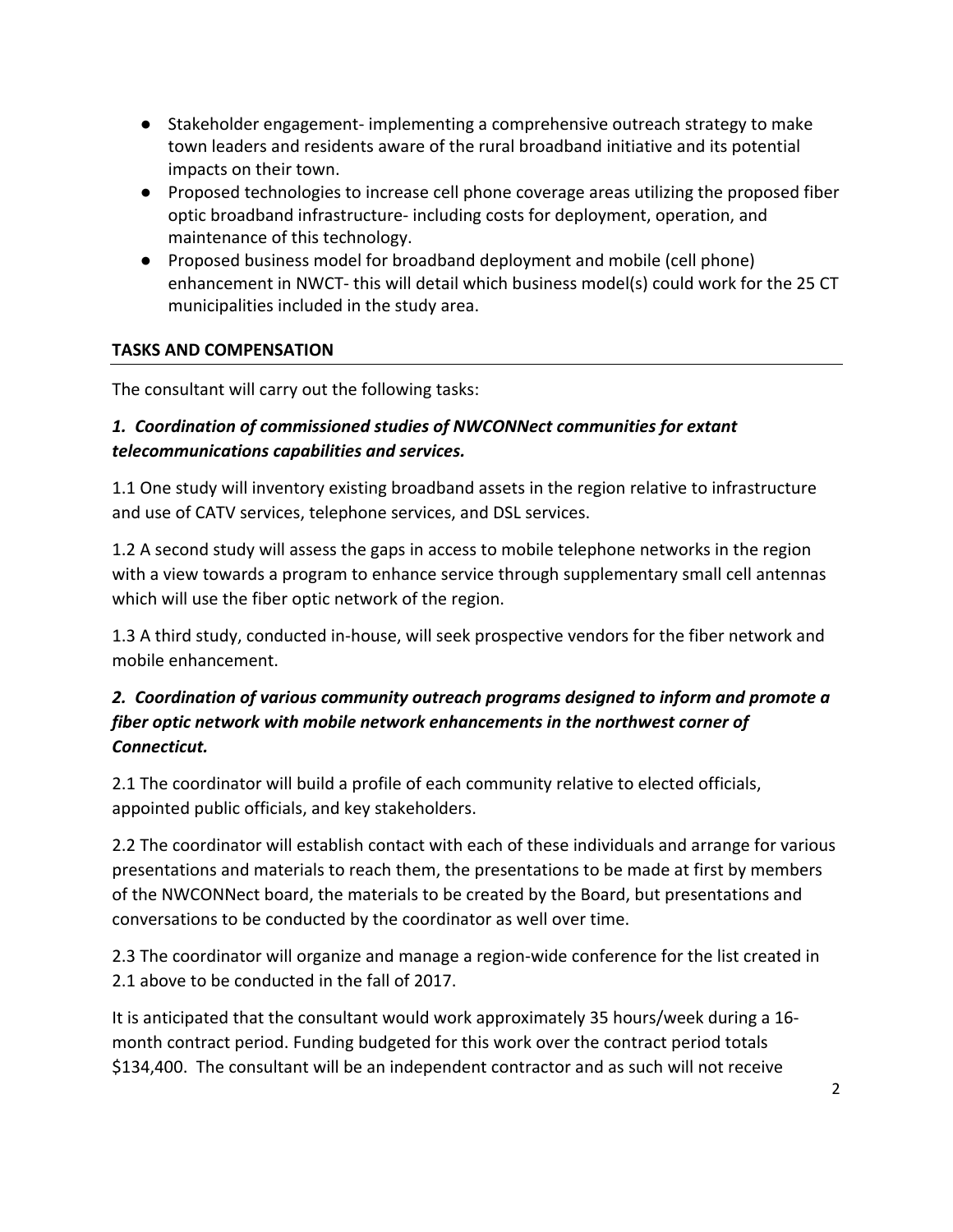employment benefits. The consultant will be expected to work from their own home or office and be available for in person meetings as required by the tasks listed above.

## **QUALIFICATIONS**

- Excellent communication and public relations skills
- Experience in project management
- Fluency in Microsoft Word and Excel
- Bachelor's degree or higher
- Ability to work independently
- Knowledge of Northwest Connecticut and have an office/home within or in reasonable proximity to NWCT.

## **PROJECT TIMELINE AND OVERSIGHT**

Work under the consultant agreement will be initiated and completed between May 2017 and July 2018. The consultant's work will be overseen by the President of the NWCONNect Board and the NHCOG.

## **SELECTION OF CONSULTANT**

A selection committee comprised of representatives from the NHCOG and NWCONNect will review responses to this request for qualifications. The selection committee will request interviews with the top ranked consultants following review of the written responses. The recommendation of this selection committee will be forwarded to the NHCOG board to approve the selection of a consultant.

The following criteria will be used in evaluating consultants:

- 1. Previous experience carrying out the types of tasks required and overall qualifications of the consultant.
- 2. Educational qualifications
- 3. Consultant hourly rate
- 4. Reasonable proximity to the Northwest Hills Region and knowledge of the region
- 5. Results of interview and professional reference checks

A final contract and payment schedule will be negotiated with the top ranked consultant selected for this project. If negotiations are unsuccessful, then the next highest ranked consultant will be selected, etc. The NHCOG and NWCONNect reserves the right to reject any and all responses, request additional information, or reissue this RFQ.